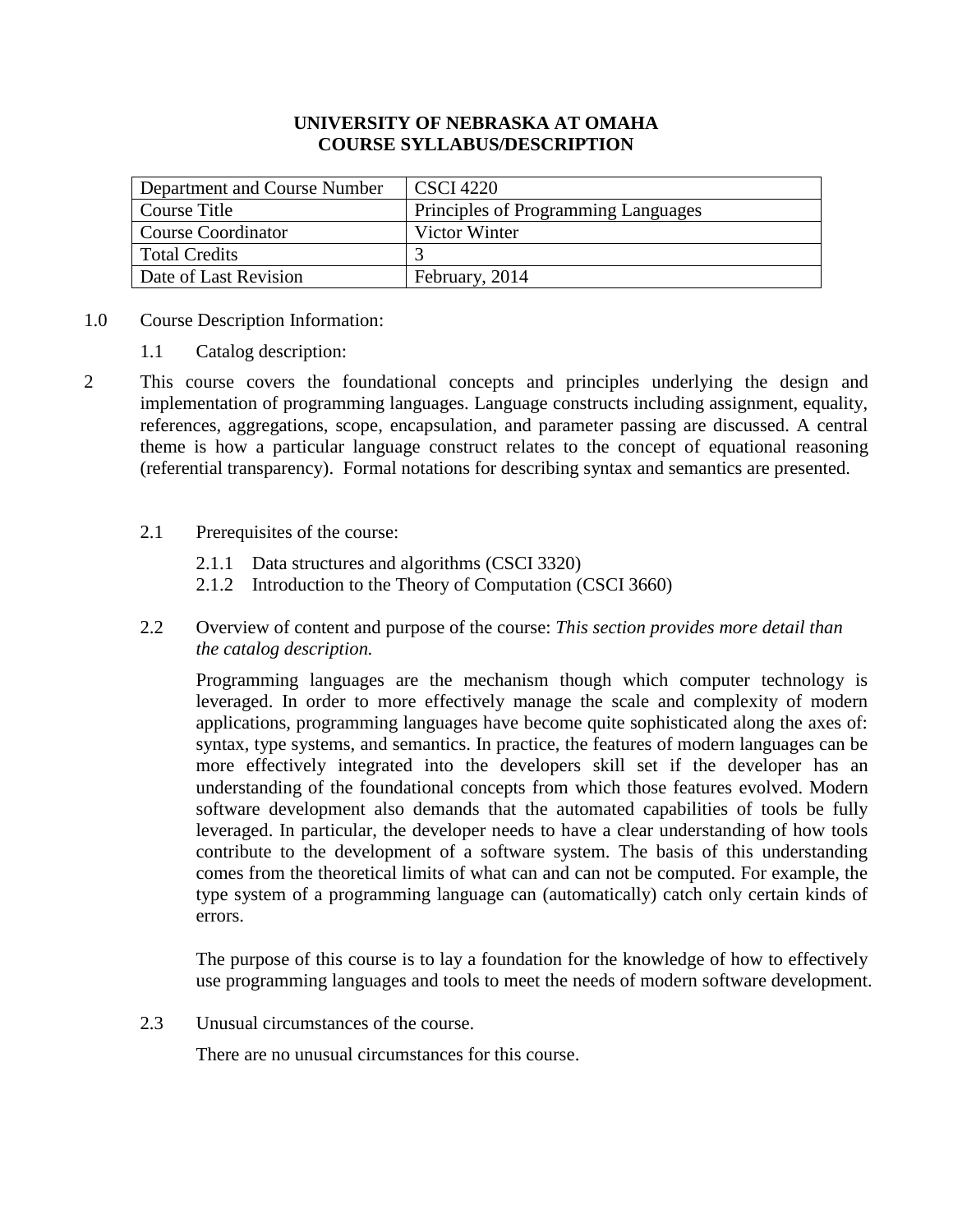- 2.0 Course Justification Information
	- 2.1 Anticipated audience / demand:

This course is intended for junior/senior students in computer science and related disciplines interested in studying the foundational concepts underlying programming languages*.*

2.2 Indicate how often this course will be offered and the anticipated enrollment:

This course will be offered every semester. The anticipated enrollment is 25 students per semester.

- 2.3 If it is a significant change to an existing course, please explain why it is needed: NA
- 3.0 List of performance objectives stated in learning outcomes in a student's perspective:

By completing this course students will be expected to understand:

- **Language Design Principles**. To appreciate the intimate relationship between language and thought and why therefore a well-designed language must conform to certain principles
- **Syntax**. To be able to read and write formal notations describing the syntax of a programming language
- **Semantics.** To develop a more precise understanding of language semantics as well as the issues and trade-offs underlying various language design decisions (e.g., mutable versus immutable values).
- **Types.** To develop a rudimentary appreciation of the contribution of type systems to language design.
- **Language Constructs.** To understand how various language constructs relate and differ from one another both within a single language as well as across languages (e.g., parameter passing and assignment).
- **Language Paradigms.** To develop a basic understanding of the similarities and differences among a variety of common language paradigms (e.g., imperative, object-oriented, functional, declarative). Students will be expected to write programs in non-imperative language paradigms.
- **Experience and Ethics.** To become better prepared culturally to succeed in the workplace.
- 4.0 Content and Organization Information
	- 4.1 List the major topics central to this course:
		- Background and Motivation (3 hours)
			- o Language and thought
			- o The limits of computation
			- o Language Design Principles
			- o Brief history of programming languages
		- Syntax  $(9 \text{ hours})$ 
			- o Context-free grammars
			- o Regular expressions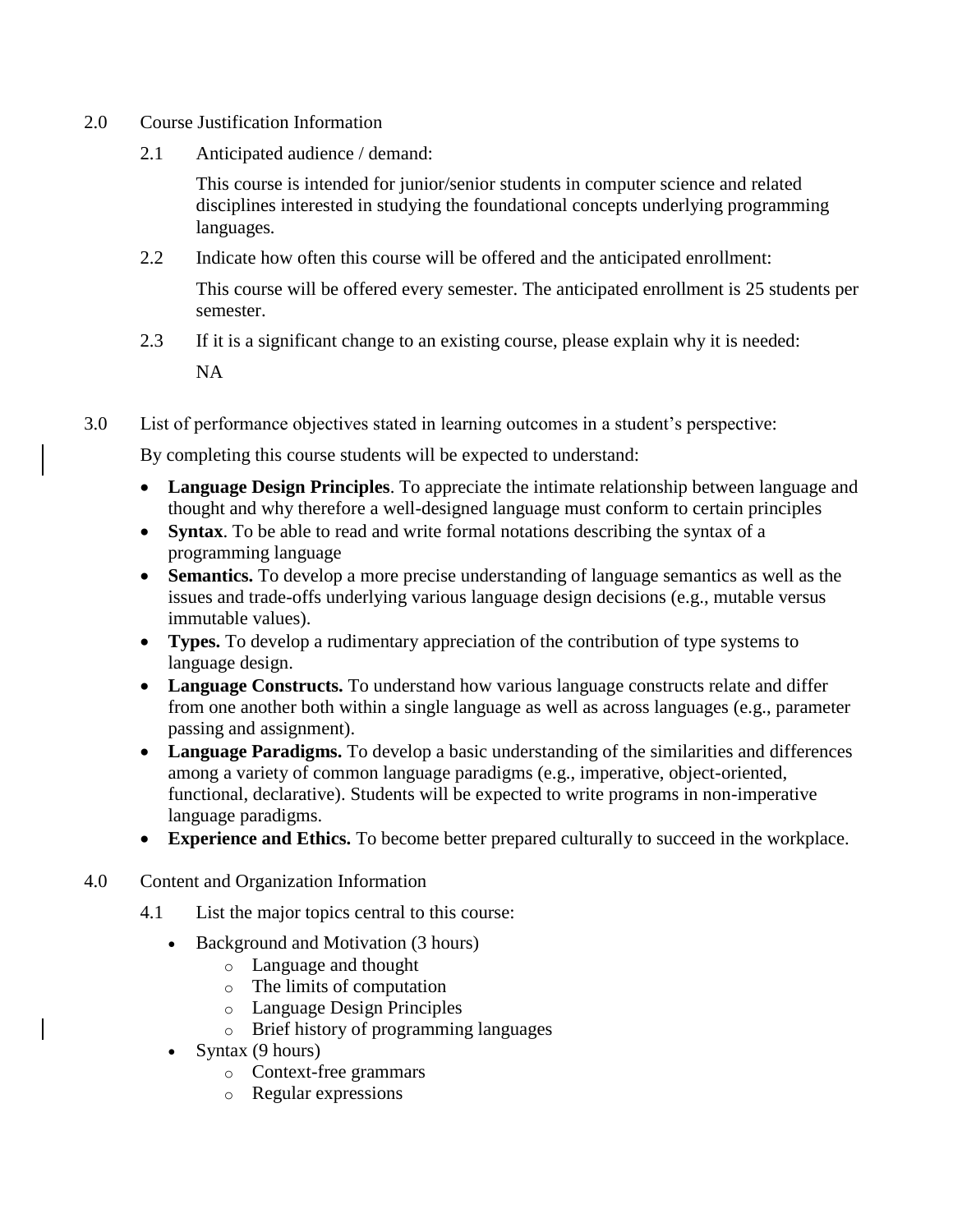- o Analysis
- Semantics (16 hours)
	- o Equational Reasoning and/or Logic
	- o Denotational semantics and/or other frameworks
- Language Paradigms (15 hours)
	- o A subset of the following paradigms will be discussed:
	- o Functional
	- o Imperative
	- o Object-oriented
	- o Declarative
	- o Logic programming
	- o Concurrent
- Experience and Ethics (2 hours)
	- o Material from this category will be used to motivate and round out the technical material covered in the course.
- 5.0 Teaching Methodology Information
	- 5.1 Methods:

The course format is predominantly based on lectures. However, students will be expected to participate in discussions of the various topics as they are studied.

5.2 Student role in the course.

Students are expected to attend lectures, participate in class discussions, and complete assignments in a timely fashion.

5.3 Contact hours. 3 hours per week.

### 6.0 Evaluation Information

6.1 Describe the typical types of student projects that will be the basis for evaluating student performance:

This course is exclusively an undergraduate course. The following artifacts are produced by students:

- 1. Homework and programming assignments
- 2. Blackboard quizzes
- 3. In-class exams
- 4. A group project
- 5. Extra credit problems and projects
- 6.2 Describe the typical basis for determining the final grade (e.g. weighting of various student projects):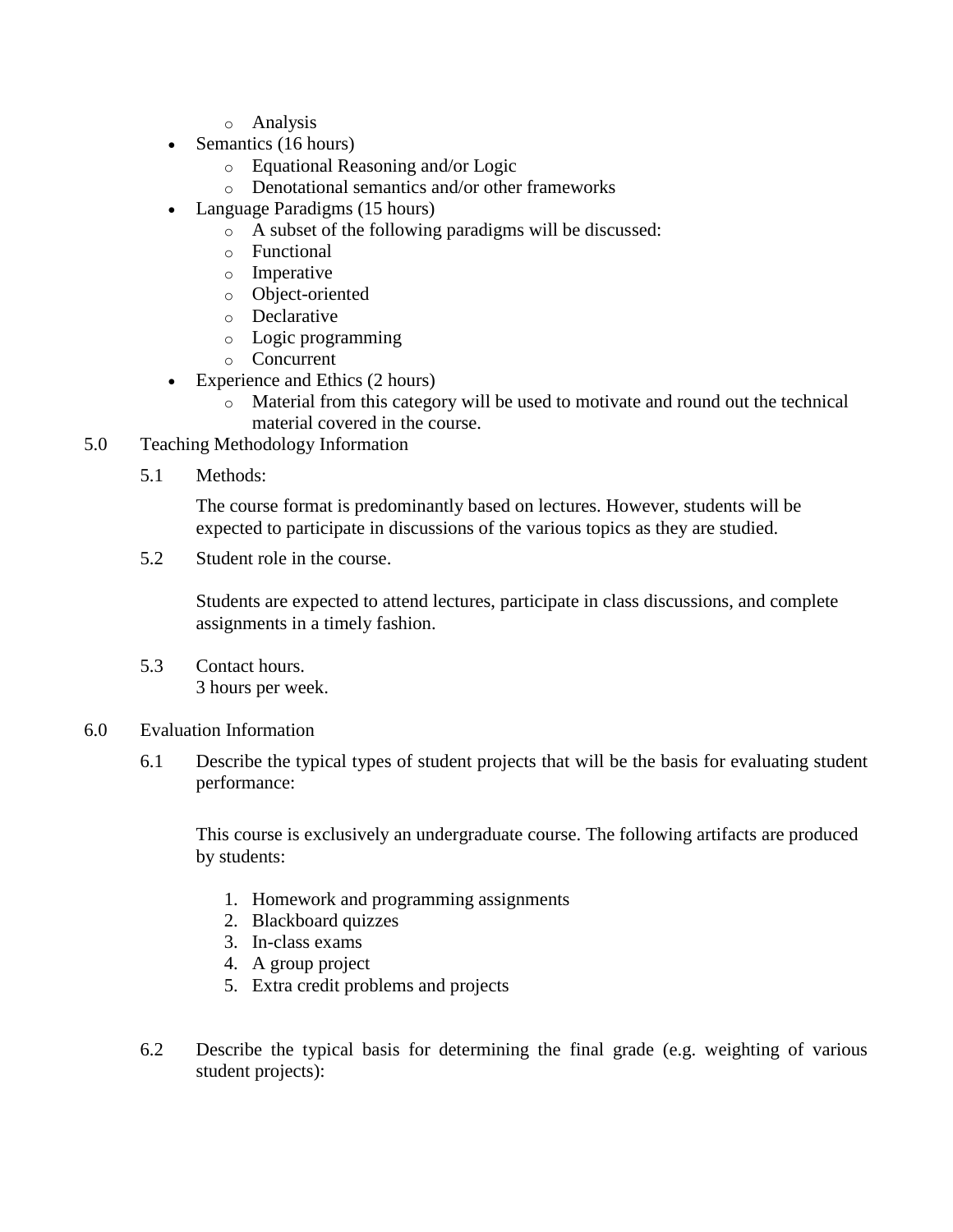The weighting between in-class exams and homework may vary between sections of the course. Shown below is an example of the general weighting that may be used.

40% In-class exams 40% Homework and programming assignments 20% Project

Tentatively, exams are scheduled every seven weeks.

6.3 Grading type:

Letter grades

The grading scale will be determined by the instructor and communicated to students at the start of the term. What follows is one possible example.

 $90 \le A < 97 \le A + \le 100$  $80 < B < 87 < B+ < 90$  $70 \le C < 77 \le C+ < 80$  $60 \le D < 67 \le D + < 70$  $0 \leq F < 60$ 

#### 7.0 Resource Material Information

Textbooks and/or other required readings used in course:.

[1] A. Tucker and R. Noonan. *Programming Languages: Principles and Paradigms (second edition)*. McGraw Hill.

[2] J. D. Ullman. *Elements of ML Programming*. Prentice Hall.

7.1 Other suggested reading materials, if any. Individual instructors will assign other materials as relevant to each course.

URL's of various documents and tools will be given to students on an as needed basis.

7.2 Current bibliography of resource for student's information (At least 10)

[1] T. W. Pratt and M. V. Zelkowitz. *Programming Lanugages: Design and Implementation.* Prentice Hall.

[2] R. W. Sebesta. *Concepts of Programming Languages*. Addison Wesley.

[3] K. C. Louden. *Programming Languages: Principles and Practice*. Thomson Brooks.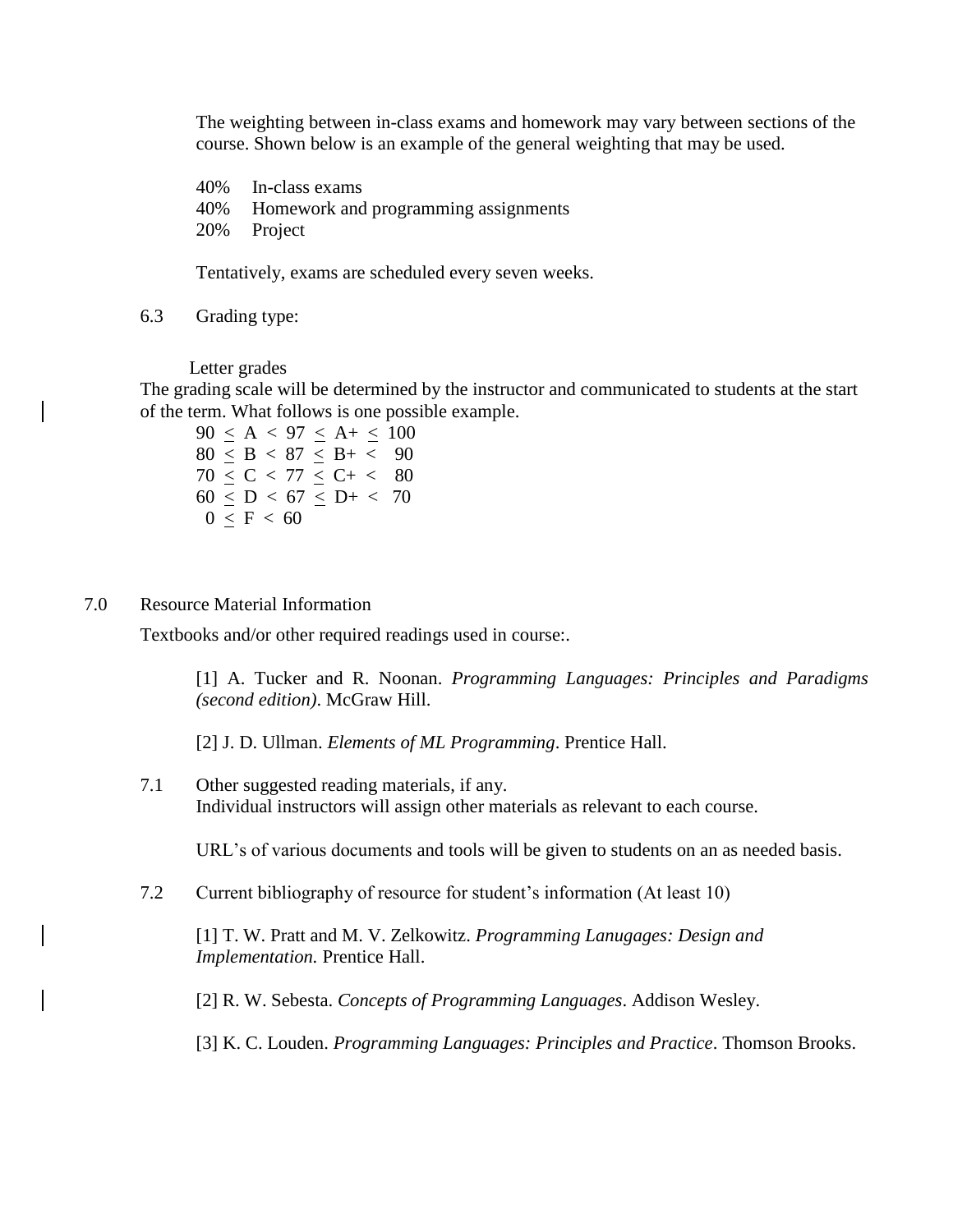[4] R. Sethi. *Programming Languages:Concept and Construct*. Addison Wesley.

[5] C. Ghezzi and M. Jazayeri. *Programming Language Concepts.* John Wiley & Sons.

[6] M. R. Scott. *Programming Language Pragmatics.* Morgan Kaufmann Publishers.

[7] A. Fischer F. and Grodzinsky. *The Anatomy of Programming Languages*. Prentice Hall.

[8] M. Sipser. *Introduction to the Theory of Computation.* Course Technology.

[9] C. Meyers, C. Clack, and E. Poon. *Programming with Standard ML.* Prentice-Hall.

[10] L. C. Paulson. *ML for the Working Programmer*. Cambridge University Press.

[11] R. J. Schalkoff. *Programming Languages and Methodologies*. Jones and Bartlett Publishers International.

[12] P. Linz. An Introduction to Formal Languages and Automata. 5<sup>th</sup> ed. Jones and Bartlett Publishers International.

## **8.0 Estimate Computer Science Accreditation Board (CSAB) Category Content (class time in hours):**

| <b>CSAB</b> Category                   | Core | Advanced |
|----------------------------------------|------|----------|
| Data structures                        |      |          |
| Computer organization and architecture |      |          |
| Algorithms and software design         |      |          |
| Concepts of programming languages      |      |          |
|                                        |      |          |

### **9.0 Oral and Written Communications:**

Every student is required to submit at least  $\_\_0$  written reports (not including exams, tests, quizzes, or commented programs) to typically ages and to make a cral presentations of typically \_\_ minutes duration. Include only material that is graded for grammar, spelling, style, and so forth, as well as for technical content, completeness, and accuracy.

### **10.0 Social and Ethical Issues:**

Topics relating to social and ethical issues are covered in an ad hoc manner. The purpose of discussing such issues is to help students succeed in the workplace.

#### **11.0 Theoretical content**

Computability and notation the set of the set of the set of the set of the set of the set of the set of the set of the set of the set of the set of the set of the set of the set of the set of the set of the set of the set

Contact hours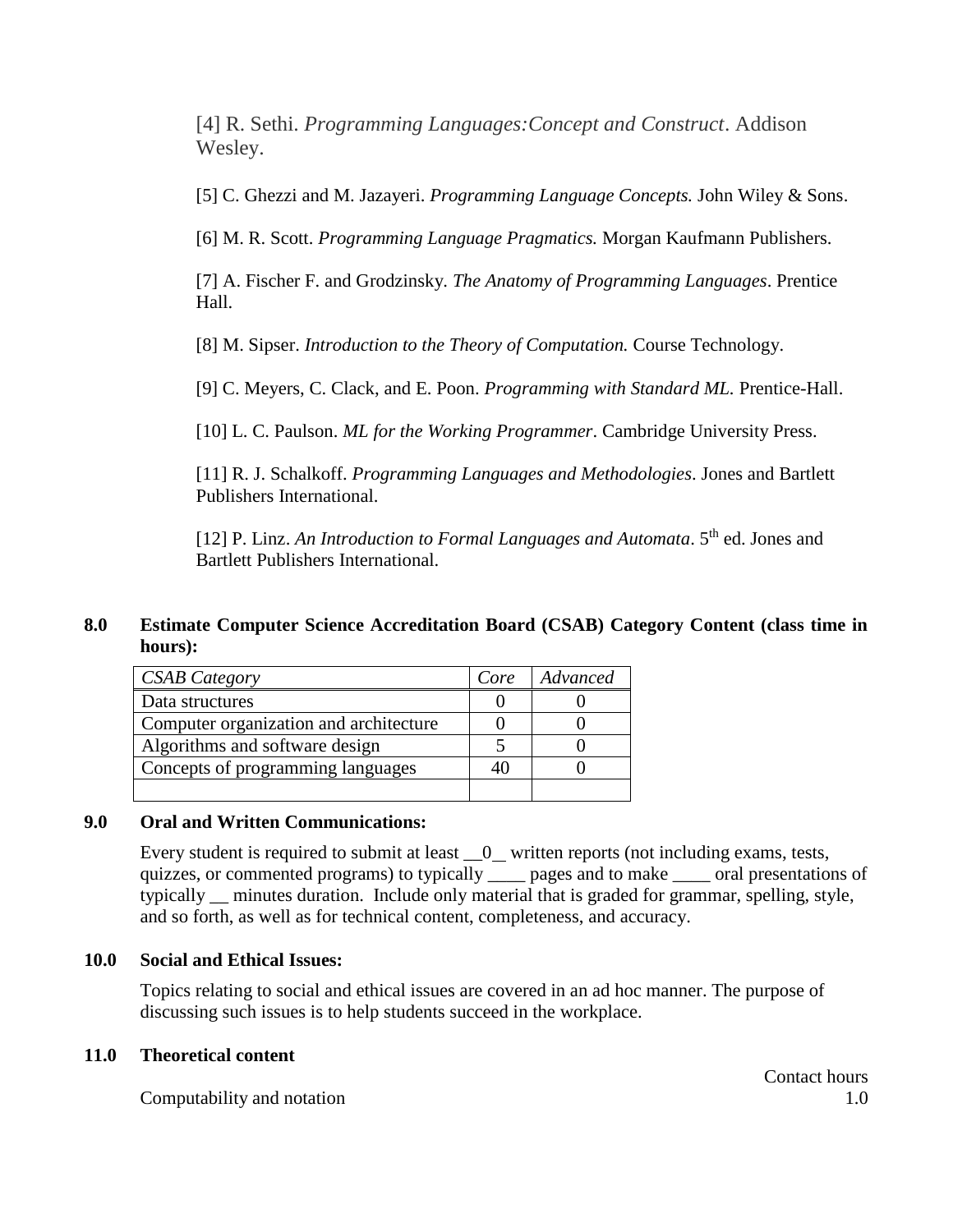| Context-free grammars | 7.0 |
|-----------------------|-----|
| Regular expressions   | 5.0 |
| Unification           | 1.5 |
| Equational reasoning  | 1.0 |
| Models of computation | 2.0 |
| Semantics             | 6.0 |
| Logic                 | 4.5 |
|                       |     |

## **12.0 Problem analysis**

Students learn the syntactic and semantic principles behind modern programming languages. They learn to analyze program structure and behavior in a formal setting and acquire sufficient depth to reason about program fragments.

## **13.0 Solution design**

Students acquire an understanding of the rationale behind the design of a given model of computation (e.g., an environment function and a store function). Several models (e.g., symbol table vs environment/ store function) are contrasted and strengths and weaknesses are discussed.

| <b>Date</b> | <b>Change</b>                         | By whom | <b>Comments</b>                    |
|-------------|---------------------------------------|---------|------------------------------------|
| 08/27/2002  | Initial ABET version                  | Winter  |                                    |
| 06/13/2003  | Cleanup                               | Wileman |                                    |
| 12/11/2008  | Update                                | Winter  |                                    |
| 12/11/2008  | Mapping table added                   | Winter  |                                    |
| 05/24/2011  | Revise the format of the syllabus for | Winter  | Added entries to the bibliography. |
|             | <b>CCMS</b>                           |         | Revised content of several         |
|             |                                       |         | sections.                          |
|             | $02/17/2014$ Reviewed document        | Winter  | No changes recommended             |

## **CHANGE HISTORY**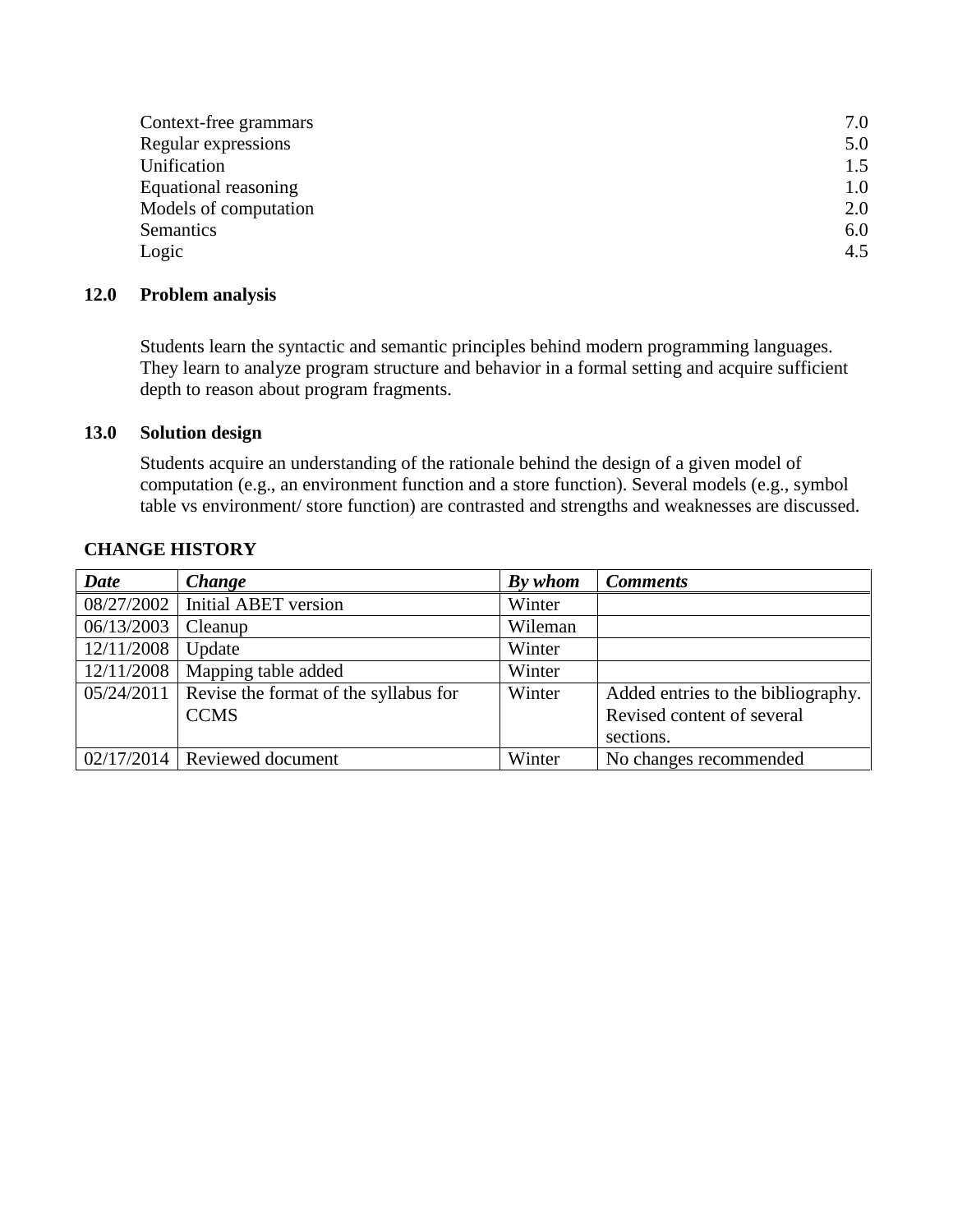## **UNIVERSITY OF NEBRASKA AT OMAHA Mapping of CS Program Outcomes vs. course objectives**

| Department and Course Number | CSCI 42200                          |
|------------------------------|-------------------------------------|
| Course Title                 | Principles of Programming Languages |
| <b>Course Coordinator</b>    | Victor Winter                       |
| <b>Total Credits</b>         |                                     |
| Date of Last Revision        | May 24, 2011                        |

**Instructions: Paste or type the course objectives in the left-hand column. Indicate the relationship between course objective and program outcome by placing one of the two following marks in the appropriate cell:**

- **S – Strong relationship**
- **X – Contributing relationship**

|                                    |                             |                                | <b>CS Program Outcomes</b>           |                           |                    |                                                   |                                 |                                        |                                                 |                                         |                                     |
|------------------------------------|-----------------------------|--------------------------------|--------------------------------------|---------------------------|--------------------|---------------------------------------------------|---------------------------------|----------------------------------------|-------------------------------------------------|-----------------------------------------|-------------------------------------|
| Course objective                   | (a) knowledge of discipline | define<br>(b) analyze problem, | and implement solution<br>(c) design | a team<br>(d) function on | (e) ethical issues | communicate effectively<br>$\widehat{\mathbf{e}}$ | (g) analyze impact of computing | (h) continued professional development | Current techniques and tools<br>$\widehat{\Xi}$ | apply foundations<br>$\widehat{\Theta}$ | and development<br>(k) apply design |
| Language Design Principles.        | $\mathbf X$                 |                                |                                      |                           |                    |                                                   |                                 |                                        |                                                 | $\mathbf X$                             |                                     |
| Syntax<br>2.                       | S                           | $\mathbf X$                    | $\mathbf X$                          | $\mathbf X$               |                    |                                                   |                                 |                                        | $\mathbf X$                                     | X                                       | $\mathbf X$                         |
| Semantics<br>3.                    | S                           | $\mathbf X$                    | $\mathbf X$                          | $\mathbf X$               |                    |                                                   |                                 |                                        |                                                 | S                                       | S                                   |
| <b>Types</b><br>4.                 | $\mathbf X$                 | $\mathbf X$                    | $\mathbf X$                          | $\mathbf X$               |                    |                                                   |                                 |                                        |                                                 | $\mathbf X$                             | $\mathbf X$                         |
| 5.<br><b>Language Constructs</b>   | $\mathbf X$                 |                                |                                      |                           |                    |                                                   |                                 |                                        |                                                 |                                         |                                     |
| Language Paradigms<br>6.           | $\mathbf X$                 |                                |                                      |                           |                    |                                                   |                                 |                                        |                                                 |                                         |                                     |
| <b>Experience and Ethics</b><br>7. |                             |                                |                                      |                           | $\mathbf X$        |                                                   |                                 |                                        |                                                 |                                         |                                     |